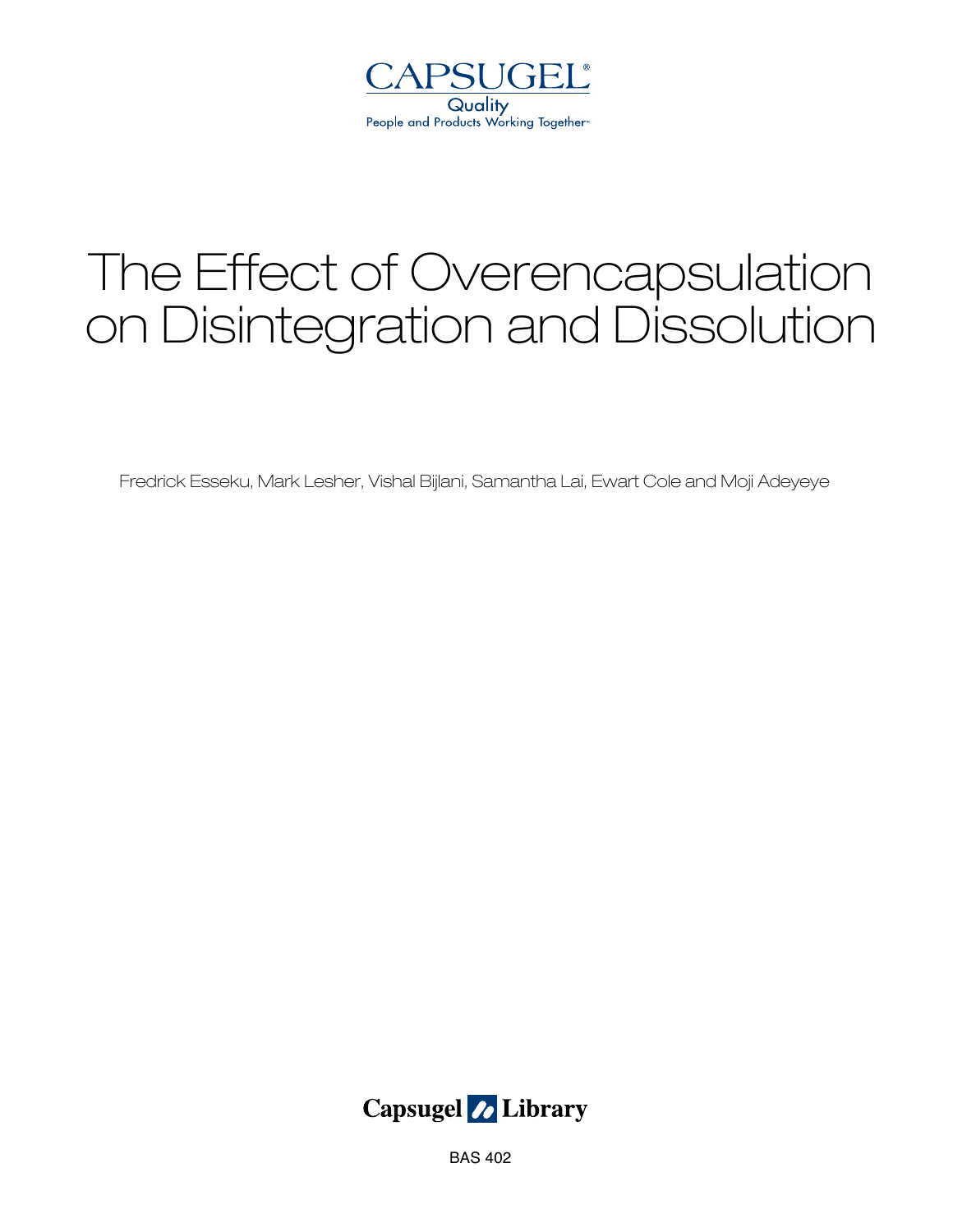# Original Publication

Pharmaceutical Technology, April 2010 (epub: April 2010), pp. 104-111.

# **Abstract**

*Overencapsulating tablets can provide several benefits such as maintaining blinding during clinical trials. Scientists have wondered, however, whether the technique affects tablets' in vitro or in vivo disintegration or dissolution. The authors examined the disintegration and dissolution profiles of propranolol and rofecoxib tablets overencapsulated with standard hard-gelatin capsules and with capsules specifically designed for double-blind clinical trials.* 

# Keywords

*Hard-Gelatin Capsules, DBcaps capsules, BCS Classes 1 and II, Encapsulation, Dissolution, Double-Blind Dosing, Clinical trials*

# **Authors**

*Fredrick Essekua, Mark Lesherb, Vishal Bijlanic , Samantha Laid, Ewart Colee and Moji Adeyeyef \**

- *<sup>a</sup> Graduate student at the School of Pharmaceutical Sciences, Duquesne University.*
- *<sup>b</sup> Pharmacist at Hershey Medical Center.*
- *<sup>c</sup> Formulation- and process-development scientist at Patheon Pharmaceuticals.*
- *<sup>d</sup> Chief executive officer of Tamlylin Consultant and Contract Services.*
- *e Consultant to the Capsugel division of Pfizer.*
- *<sup>f</sup> Professor of pharmaceutics and manufacturing science at Duquesne University.*

*\*Moji Adeyeye, Ph. D., 441 Mellon Hall of Science Graduate School of Pharmaceutical Sciences Duquesne University, Pittsburgh, PA 15282 Tel. No. 412-396-5133, E-mail: adeyeyechri@duq.edu*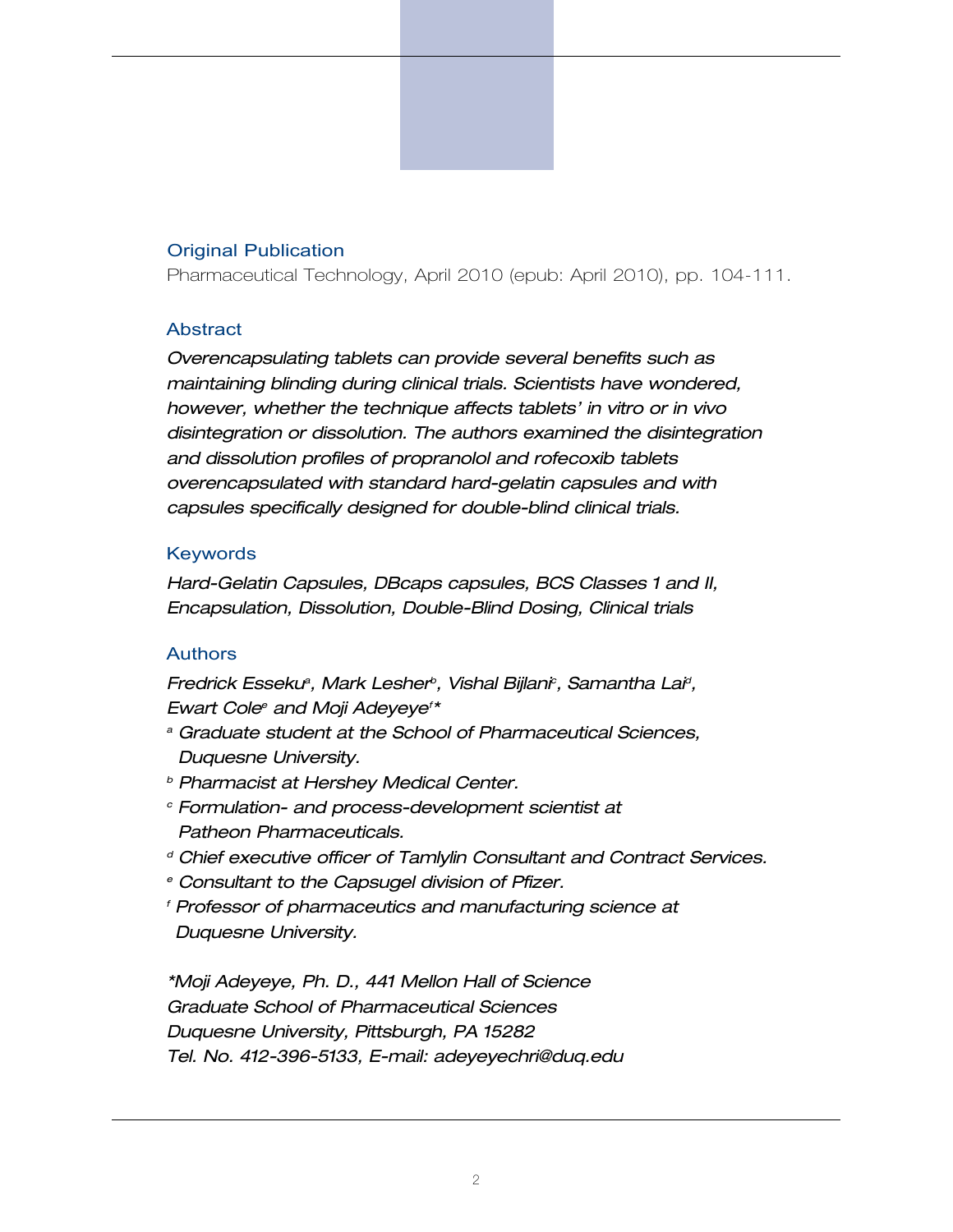# 1. Introduction

In the past decade the number of comparative clinical trials has increased considerably. Overencapsulation, (i.e., encapsulating tablets in hard-gelatin capsules) is used as a quick and low-cost technique to blind investigators and volunteers in a clinical study and to meet the challenging timelines for providing clinical material. Overencapsulation eliminates the need to outsource a matching placebo and complex double-dummy study design. Although standard hard-gelatin capsules (HGCs) are widely used for overencapsulation of materials in double-blind clinical trials, they might not always provide the features required for the clinical-trial design and comparator products.

DBcaps, two-piece hard-gelatin capsules designed for double-blind clinical trials, were developed to overcome these limitations for certain trials. Each capsule body is completely covered by the elongated design of the cap. This design makes it virtually impossible to open the capsule without causing clearly visible damage, thereby alerting investigators of blind breaking and bias. The wide diameter of DBcaps capsules contains several shapes and sizes of tablets relatively easily while the short length facilitates ease of swallowing. Whole tablets can be filled directly into DBcaps capsules without needing to be broken or ground, thus eliminating concerns about inaccurate dosage or modification of the drug's intended performance. Standard two-piece HGCs also can be used for blinding tablets for clinical trials, but their smaller diameter (compared with that of DBcaps capsules) limits the size of tablet that can be filled into the capsule.

It is legitimate to ask whether overencapsulation can affect dissolution, absorption, or bioavailability in clinical trials. In comparative pharmacokinetic trials, overencapsulating an esomeprazole multiple-unit-pellet-system with HGCs did not influence the rate (Cmax) or extent of absorption in a study involving 49 volunteers<sup>1</sup>. Other in vivo studies have shown the equivalence of *in vivo* disintegration time using gamma scintigraphy and therapeutic-effect onset time between encapsulated and nonencapsulated sumatriptan tablets<sup>2</sup>. Although some studies have shown that overencapsulation may not affect *in vitro* dissolution studies, it could delay the absorption and *in vivo* efficacy of drugs that are intended to have a fast onset of action.

This delay was demonstrated in an open-trial design in which patients scored a migraine drug's response to headache pain3 . Dissolution could also be affected by low capsule-fill weight, type of filler, and drug solubility<sup>4,5</sup>. Using the right capsule size and excipients (or backfill) similar to those in the tablet formulation could reduce the effect on dissolution. The solubility of the drug should be factored into the blinding trials. This article focuses on overencapsulation's effect on disintegration and dissolution.

Propranolol, a highly soluble, highly permeable, Biopharmaceutics Classification System (BCS) Class I chiral drug marketed as a racemic mixture, exists in two polymorphs. Crystallization solvents, grinding, and compression have can cause change in the crystalline state and, thus, differences in dissolution performance<sup>6,7</sup>. Although propranolol is not hygroscopic, the presence of moisture in the backfill could cause interparticle surface interaction that could affect the performance of the encapsulated tablet. Rofecoxib, a low-solubility and high-permeability BCS Class II drug, is susceptible to oxidation and photolysis<sup>8</sup>. The influence of moisture on the disintegration and dissolution of the encapsulated tablets has not been studied for either class of drugs.

The model-independent similarity factor  $(f<sub>2</sub>)$  may be used to compare the dissolution profiles of two drug products (see Equation 1). This equation measures the similarity in the percent dissolution between the two curves. An f<sub>2</sub> greater than 50 implies that two dissolution profiles are similar<sup>9</sup>. The US Food and Drug Administration recommends using only one sample beyond 85% dissolution because the value of f<sub>2</sub> is sensitive to the number of sampling points used in the following equation<sup>10,11</sup>:

Eq. 1:  $f_2 = 50 \times \log\{[1 + (1/n) \sum_{t=1}^n (R_t - T_t)^2]^{0.5} \times 100\}$ 

in which  $R_t$  and  $T_t$  are dissolution values of the reference and test batches, respectively, at time t, and n is the number of points. The dissolution profiles can be determined using the traditional approach of high-performance liquid chromatography (HPLC) or the data can be acquired in real time using a fiber-optic diode-array probe or system (FOPS). Bijlani and Adeyeye used the latter method to monitor the dissolution of a multiparticulate ibuprofen system. They found that it was much faster and more accurate than the HPLC method12.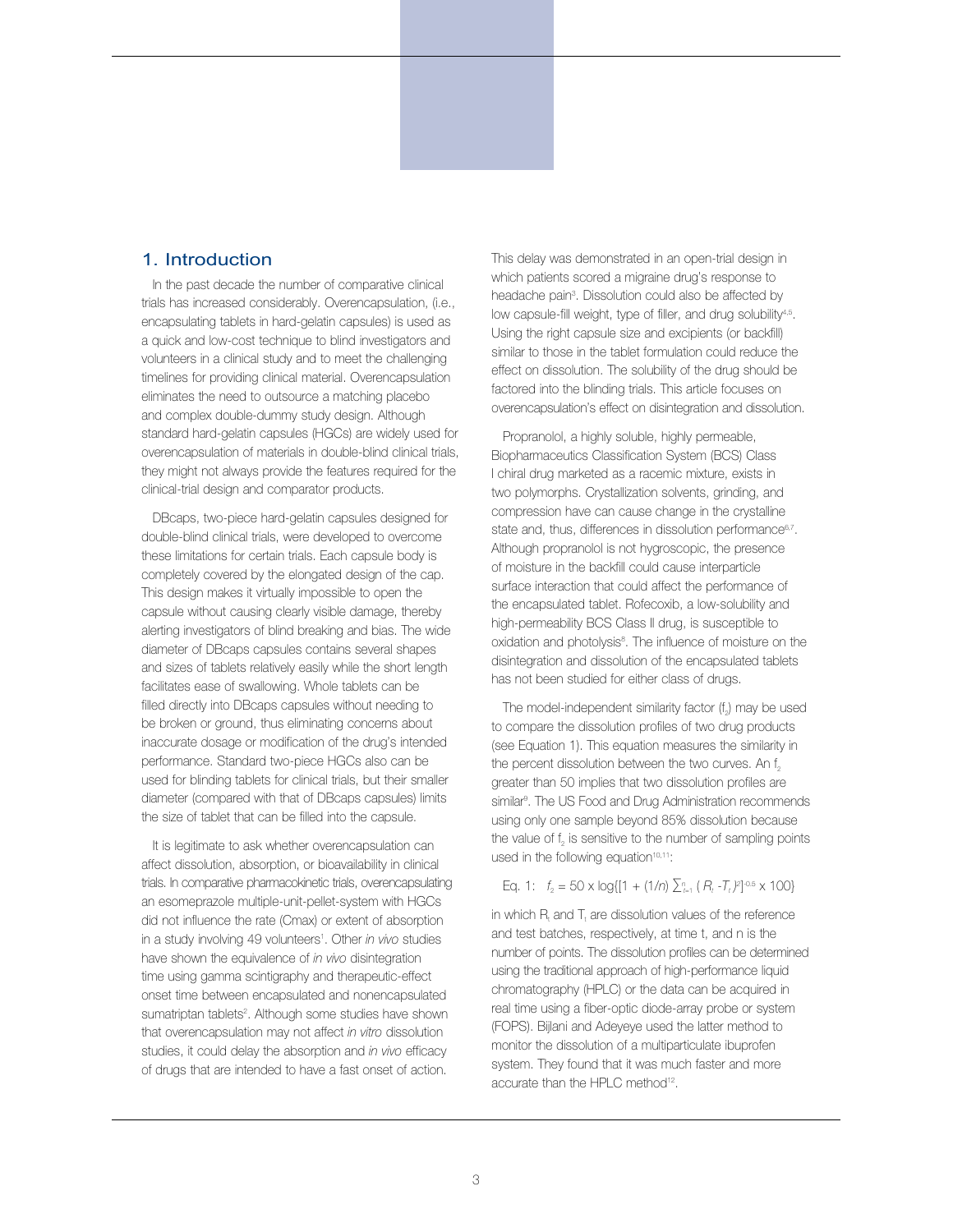The objective of the study was to investigate the effect of overencapsulating on the *in vitro* disintegration and dissolution of tablets of a BCS Class I drug (i.e., propranolol) or Class II drug (i.e., rofecoxib). The authors compared DBcaps capsules with HGC, in the presence or absence of backfill. The authors performed dissolution using the Delphian FOPS method and examined the long-term stability of the overencapsulated products.

# 2. Materials and Methods

## 2.1. Materials

Propranolol hydrochloride, *US Pharmacopeia* tablets (blue color), 20 mg, and rofecoxib (Vioxx) tablets (yellow color), 25 mg, were purchased from Pliva (East Hanover, NJ), and Merck & Co. (Whitehouse Station, NJ), respectively. DBcaps capsules (DBcaps Size B) and standard gelatin capsules (HGC size 00) were supplied by Capsugel (Peapack, NJ). Microcrystalline cellulose (Avicel PH102) was donated by FMC Biopolymer (Philadelphia), and Foremost Farms (Baraboo, WI) supplied anhydrous lactose. A Vankel dissolution apparatus and a Delphian fiber-optic dissolution-monitoring system from Delphian (Woburn, MA) were used.

## 2.2. Experimental Design

Two blocks of 2 x 2 x 2 randomized full-factorial design were used to determine the effect of three independent parameters. Two levels (i.e., two drug types, propranolol and rofecoxib), two capsule types (i.e., DBcaps and HGC), and two filler levels (i.e., microcrystalline cellulose-lactose 1:1 mixture and no filler) were used in the design.

#### 2.3. Capsule Backfilling

A predetermined weight of a 1:1 physical mixture of anhydrous lactose:microcrystalline cellulose was filled into the capsule body. The tablet was placed on the backfill, and the capsule cap was snapped on to lock in place. When backfill was not required, only the tablet was filled into the capsule.

## 2.4. Weight Variation

Twenty capsules from each batch were weighed, and the average weight, standard deviation, and percent relative standard deviation (RSD) were computed. To

remove bias, the hand filling of the capsules was blinded from the analyst who conducted the weight-variation experiment. The samples were also coded.

## 2.5. Disintegration Test

A Vankel disintegration apparatus, running at 30 dips per minute (dpm), and simulated gastric fluid (pH 1.2) without pepsin was used for the disintegration test. Two randomly selected capsules from a batch were tested at a time. This was repeated three times, making a total of six capsules from each batch. The average disintegration (D-time) was computed. Two capsules were run at a time to allow a video camera (MDS 100, Kodack, Rochester, NY) to capture the process of capsule disintegration.

#### 2.6. Dissolution Analysis

The Vankel dissolution apparatus and Delphian RAINBOW dynamic dissolution-monitor system, consisting of six photodiode-array probes with a cell length of 10 mm, were used. Simulated gastric fluid (pH of 1.2) without pepsin, degassed at 40°C, was used as the medium at 37°C.

A spectrophotometric linearity test was performed to test each individual probe for linearity and reproducibility. Using the blank dissolution medium, the fiber-optic system first acquired the 100% transmittance. This step was followed by calibration, which involved collecting the transmittance from three replicates of six standard solutions. The percent difference and percent RSD were calculated, and the linearity was determined.

The dissolution of propranolol was determined using the USP Apparatus I (or basket method) at 50 rpm in 900 mL of simulated gastric fluid. A filtered solution of 20 mg propranolol in 900 mL of simulated gastric fluid was used as the standard. Peak absorbance wavelength and baseline correction wavelength were 288 nm and 370 nm respectively.

For rofecoxib, the USP Apparatus II (or paddle method) was used at 50 rpm in 900 mL of simulated gastric fluid. A filtered solution of 25 mg of rofecoxib in 900 mL of simulated gastric fluid was used as the standard. The peak absorbance wavelength and baseline correction wavelength were 268 nm and 370 nm, respectively. Replicates of eight batches were tested making a total of 16 runs.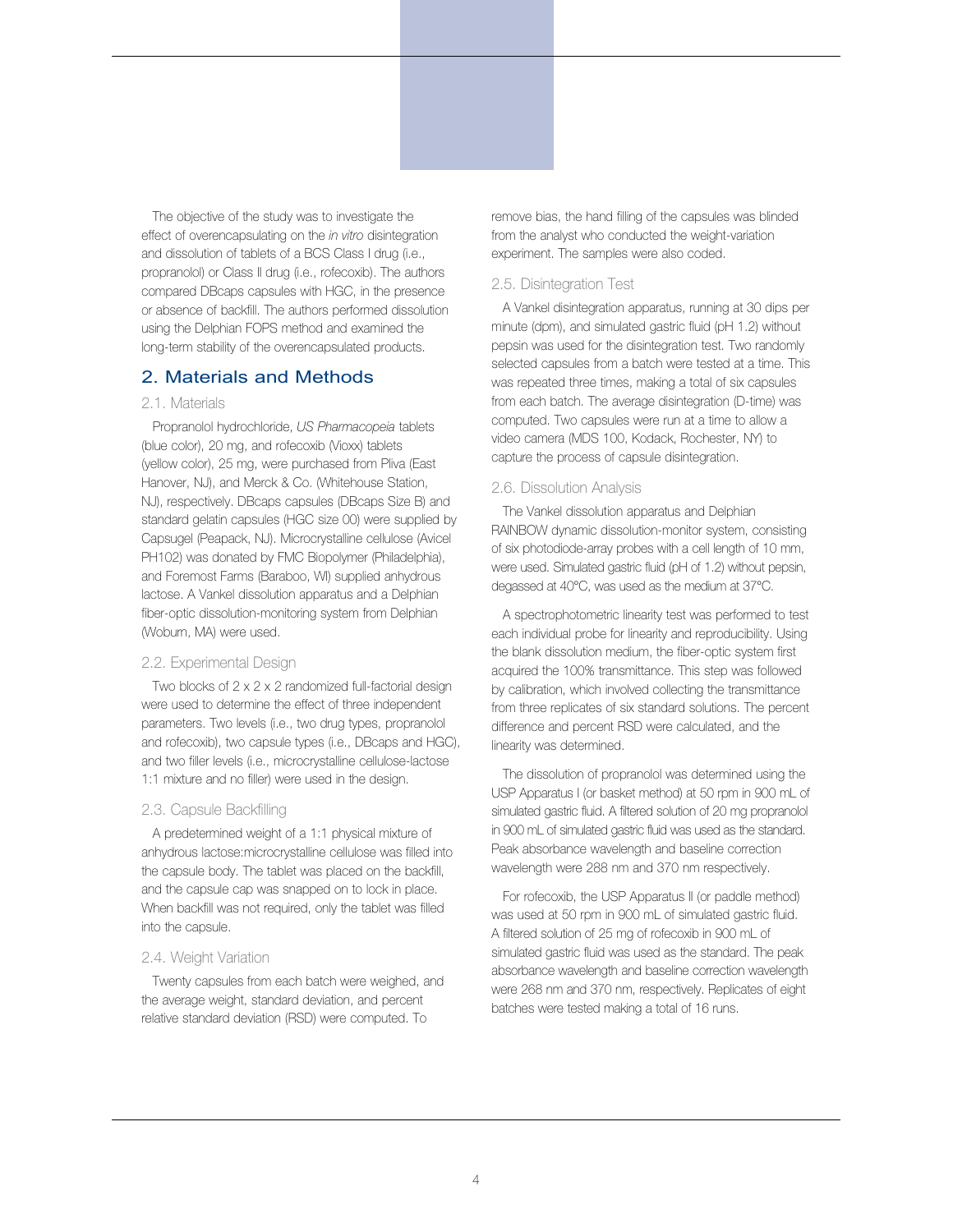## 2.7. Statistical Analysis

The  $f<sub>2</sub>$  similarity factor (see Eq. 1) was used to compare the dissolution profiles. Six and 16 time points were used for propranolol and rofecoxib, respectively, because of differences between the two drugs' dissolution rates. When comparing the dissolution profiles for encapsulated and unencapsulated tablets, the data were normalized for a lag time of 2 min<sup>13</sup>. The significance of individual parameters' effects and their influence on disintegration time and dissolution were determined using a least-squares regression model (p-value < 0.05).

## 3. Results and Discussion

#### 3.1. Weight Variation

The weights of the samples showed no randomness because the contributors to the total sample weight (i.e., drug weight, capsule weight, and filler weight) were fixed with fairly little variation from the mean of the individual parameters. This uniformity was reflected by the low percent RSD (0.49 – 1.31%) that indicated that the process of encapsulation had been accurate and efficient. Rofecoxib had a higher overall weight because the original average weight (200 mg) of the tablets was higher than that of propranolol (110 mg).

#### 3.2. Disintegration

A review of the video of the process of capsule disintegration did not reveal any differences between DBcaps and standard gelatin capsules. On average, the capsules ruptured after 60 s; the range of the lag was 34 s to 70 s.



Fig. 1. Residual plot of observed and predicted disintegration times.

Some of the capsules did not rupture; instead the capsule cap separated from the body, thus exposing the content to the medium. The individual parameters (i.e., capsule type, drug type, and filler) showed no effect on D-time (see Table 1). The effects of interactions between parameters on disintegration time also were not significant.

The D-time for rofecoxib was slightly higher than that for propranolol, possibly because of its lower solubility; the average D-times were  $3.82 + 0.28$  min and  $3.69 +$ 0.44 min, respectively. Comparing the capsule effect, the average D-times were  $3.85 \pm 0.28$  min and  $3.67 \pm 0.43$ min for DBcaps and standard gelatin capsules, respectively. These differences were not statistically significant, however  $(p = 0.05)$ . In the case of the filler, average D-times were  $3.75 \pm 0.36$  min and  $3.77 \pm 0.39$  min for presence and absence of filler, respectively. These times indicated that the filler had no effect on disintegration time.

| ⊺able<br>ı |  |
|------------|--|
|------------|--|

Significance of the effects of individual parameters and their interaction on disintegration time, irrespective of capsule type.

| Source             | Nparm | DF | <b>Sum of Squares</b> | <b>F</b> Ratio | Prob > F |
|--------------------|-------|----|-----------------------|----------------|----------|
| Drug               |       |    | 0.072900              | 0.4382         | 0.5246   |
| Capsule            |       |    | 0.119025              | 0.7155         | 0.4195   |
| Drug and Capsule   |       |    | 0.297025              | 1.7856         | 0.2143   |
| Filler             |       |    | 0.000225              | 0.0014         | 0.9715   |
| Drug and Filler    |       |    | 0.030625              | 0.1841         | 0.6780   |
| Capsule and Filler |       |    | 0.000900              | 0.0054         | 0.9430   |
|                    |       |    |                       |                |          |

Note: DF is degrees of freedom, F ratio is F-statistic for testing that the effect is zero, and Nparm is the number of parameters associated with the effect.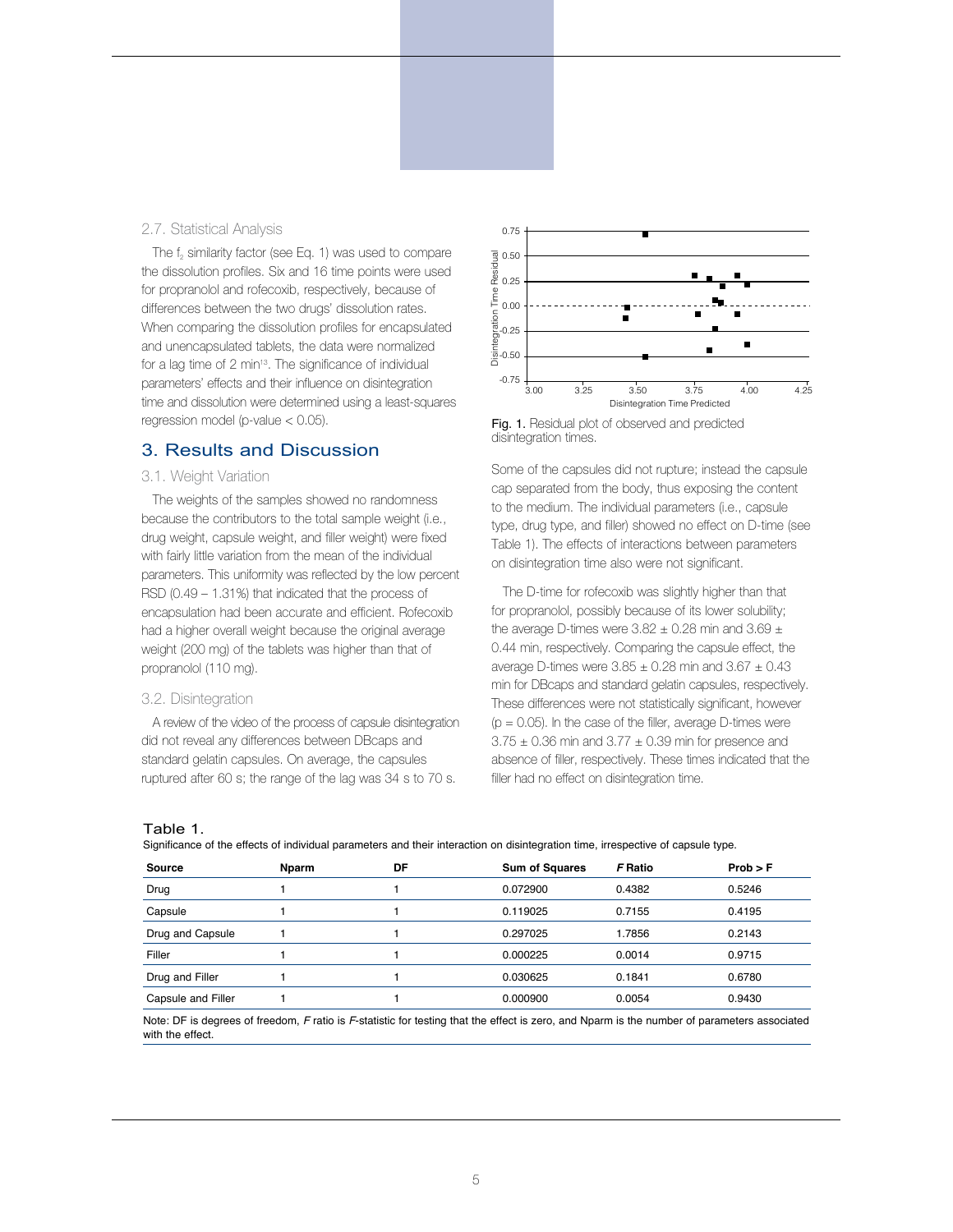

Fig. 2. Dissolution profiles of propranolol tablets (prop) alone, in hard-gelatin capsules (prop in HGC), and in DBcaps capsules (prop in DBcaps).

As expected, the D-time for encapsulated tablets was greater than that for plain tablets. D-times for unencapsulated tablets were 1.80 min and 1.93 min compared to 3.69 min and 3.82 min for the overencapsulated propranolol and rofecoxib tablets, respectively. This difference resulted from the time lag required for the capsules to rupture and expose their content to the disintegration medium. All the samples passed USP specification of D-time of less than 30 min. The residual plot (see Figure 1) was random without any trend, thus indicating that the parameters had no effect on disintegration time.

## 3.3 Dissolution

All the six Delphian fiber-optic probes had good linearity (the range of  $R<sup>2</sup>$  was 0.986-0.998, where  $R<sup>2</sup>$  was the coefficient of determination) for propranolol and rofecoxib. The time taken for 80% of the drug to dissolve  $(T_{\rm so})$  also



Fig. 3. Dissolution profiles of rofecoxib tablets (Rof) alone, in hard-gelatin capsules (Rof in HGC), and in DBcaps capsules (Rof in DBcaps).

was used to compare the results of dissolution profiles statistically. The significance-of-effects table (Table 2) showed that the drug had an effect on  $T_{80}$  (p < 0.0001). Although the interaction between drug and capsule appeared significant ( $p = 0.0219$ ), this significance is of no consequence for formulation because the drugs belong to two different BCS classes.

The effects of the filler  $(p = 0.5716)$  and type of capsule ( $p = 0.7614$ ) were not significant. The average  $T_{\text{sp}}$  times were 14.39 min and 13.80 min for presence and absence of filler, respectively. The differences were not statistically significant. The same weight of backfill was used for all capsule types although the DBcaps size B capsules were smaller in volume than HGC size 00 capsules. Differences in  $T_{80}$  for the two capsule types were not significant, thus the volume of the fill did not have an effect on dissolution profile.

| able |  |  |
|------|--|--|
|------|--|--|

Significance of the effects of individual parameters and their interaction on dissolution  $T_{80}$ , irrespective of capsule type.

| Source             | Nparm | DF | <b>Sum of Squares</b> | F Ratio  | Prob > F |
|--------------------|-------|----|-----------------------|----------|----------|
| Filler             |       |    | 1.3631                | 0.3447   | 0.5716   |
| Capsule            |       |    | 0.3875                | 0.098    | 0.7614   |
| Drug               |       |    | 838.8264              | 212.1287 | < 0.0001 |
| Drug and Capsule   |       |    | 30.2775               | 7.6568   | 0.0219   |
| Capsule and Filler |       |    | 6.4643                | 1.6347   | 0.2330   |
| Drug and Filler    |       |    | 0.5006                | 0.1266   | 0.7302   |

Note: DF is degrees of freedom, F ratio is F-statistic for testing that the effect is zero, and Nparm is the number of parameters associated with the effect, and  $T_{80}$  is the time taken for 80% of the drug to dissolve.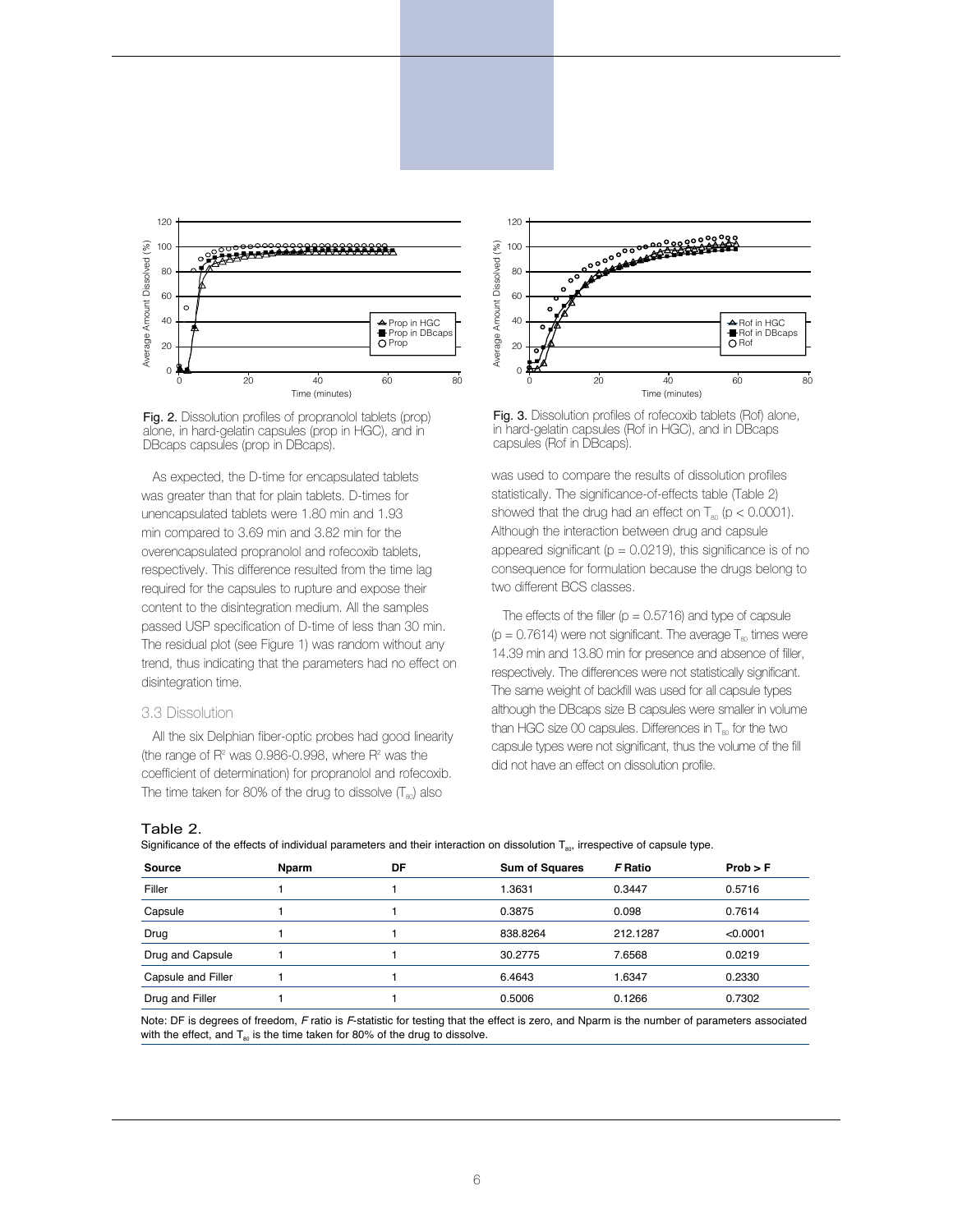## 3.31 Similarity Factor (f<sub>2</sub>)

The dissolution profiles were also compared using the f<sub>2</sub> similarity factor. A lag time of 2 min was observed in the dissolution profiles of encapsulated and unencapsulated tablets, and it was incorporated into f<sub>2</sub> computations<sup>13</sup>. An f<sub>2</sub> greater than 50 indicates that two dissolution profiles are similar. Propranolol attained a dissolution plateau faster than rofecoxib because of differences in the drugs' solubilities in the dissolution medium. For propranolol tablets, the  $f<sub>2</sub>$ between standard gelatin and DBcaps capsules was 60.67, thus indicating that the dissolution curves of the two were similar (see Figure 2). The f<sub>a</sub> between unencapsulated propranolol tablets and DBcaps capsules was 59.48. The f<sub>2</sub> between unencapsulated propranolol tablets and standard gelatin capsules was 53.94. The similarity factor between rofecoxib tablets encapsulated in DBcaps and HGC capsules was 62.48 (see Figure 3). The f<sub>2</sub> between unencapsulated rofecoxib tablets and DBcaps capsules and that between unencapsulated rofecoxib tablets and standard gelatin capsules were 56.97 and 54.92, respectively.

## 3.4 Long-term Stability

After storing the encapsulated tablets at room temperature and humidity conditions for one year, the authors found no differences in the dissolution profiles of propranolol and rofecoxib tablets encapsulated using DBcaps or standard gelatin capsules. This observation implies that the double-walled DBcaps capsules could be used for blinding drug candidates for a clinical study.

# 4. Conclusion

Although encapsulation resulted in a lag time of 2-3 min in disintegration compared with the unencapsulated tablets, the disintegration and dissolution of propranolol and rofecoxib were the same whether tablets were encapsulated in DBcaps capsules or standard gelatin capsules. It can thus be expected that *in vitro* drug release will not be influenced by the type of capsule used for overencapsulation in the double-blind clinical study. The bioequivalence between the unencapsulated and encapsulated tablet is not inferred in this study; however, the *in vivo* disintegration data of unencapsulated and overencapsulated tablets reported by Wilding et al. suggest that the *in vitro* disintegration lag time is negligible *in vivo*<sup>2</sup> .

Nevertheless, it is important to use DBcaps capsules for test and comparator dosage forms to correlate *in vitro* data, especially for the highly soluble drugs (e.g., those of BCS Class I). The presence or absence of backfill had no significant effect on disintegration or dissolution. In effect, capsules offer an easy and inexpensive way of blinding clinical trials and pose no threat to studies that compare the performance of two drugs. DBcaps-type capsules allow for the overencapsulation of tablets with large diameters and make blind breaking in clinical trials virtually impossible.

# Acknowledgement

The authors acknowledge Capsugel for funding the project, Delphian for the Delphian fiber-optic dissolutionmonitoring system, and Frank D'Amico, professor of statistics at Duquesne University, for assisting with data analysis.